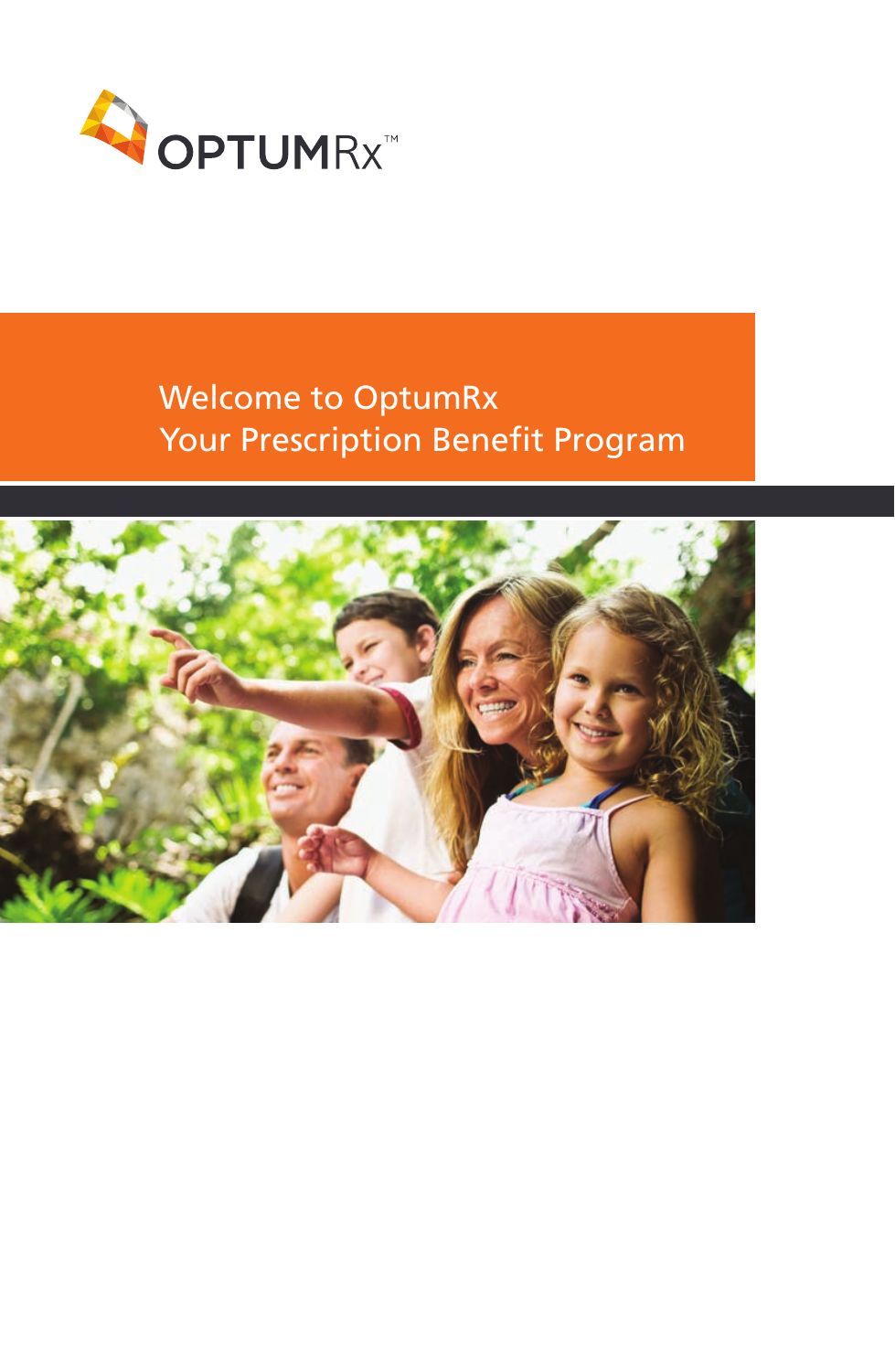

OptumRx offers you more ways to improve your health, while keeping medications more affordable and accessible.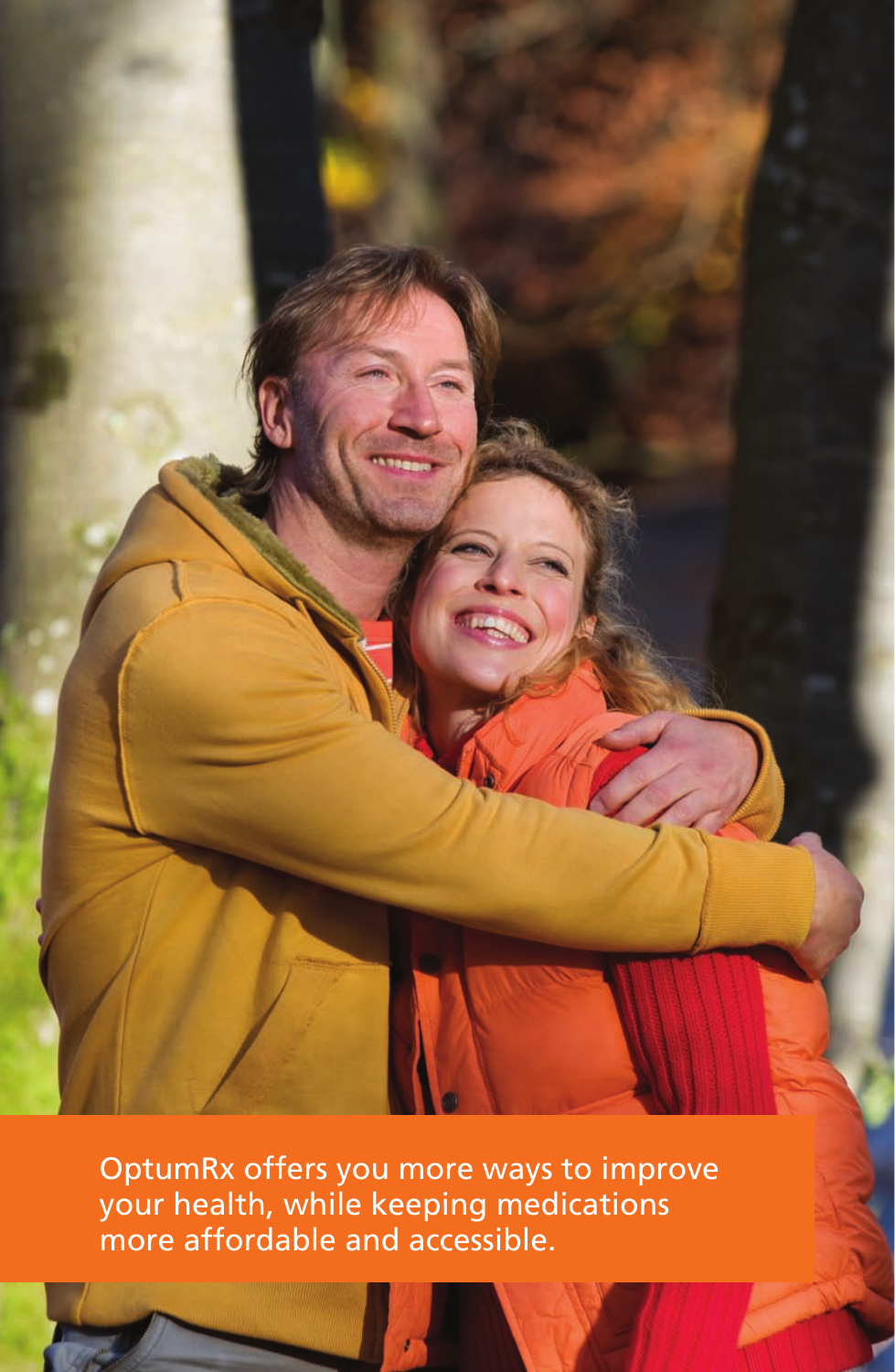#### **Welcome to OptumRx**

OptumRx manages your pharmacy benefits on behalf of your plan sponsor. Your pharmacy benefit plan helps you and your eligible family members get the prescription drugs you need at affordable costs. We look forward to helping you make informed decisions about your medicine.

We understand that it is important to get the right prescription drug at the right time. Your plan's pharmacy network can help.

#### **Retail Pharmacies**

Your plan's retail pharmacy network includes many national chains and most independent pharmacies. For a complete list of participating pharmacies, use the Locate a Pharmacy Tool at **www.PrescriptionSolutions.com** or call one of our helpful Customer Service Advocates at **1-800-797-9791 (TTY 711)**.

#### **Mail Service Pharmacy**

Obtaining maintenance drugs — those you take on an ongoing or regular basis — through OptumRx<sup>™</sup> Mail Service Pharmacy is safe, easy and affordable. You can get up to a 90-day supply of most maintenance drugs delivered right to your mailbox, often for less than they cost at a retail pharmacy. If you take one or more drugs on an ongoing basis, we encourage you to try the Mail Service Pharmacy. Our website, **www.PrescriptionSolutions.com**, makes it easy to manage your prescriptions. If you have not already done so, we encourage you to register at our website as soon as your pharmacy coverage begins.

#### **Making Health Care Work Better for Everyone**

OptumRx (formerly Prescription Solutions) is part of Optum, a leading provider of integrated health services. Our goal is to help make the health care system work better for everyone.

From all of us at OptumRx, we look forward to serving you and helping you make informed prescription drug choices.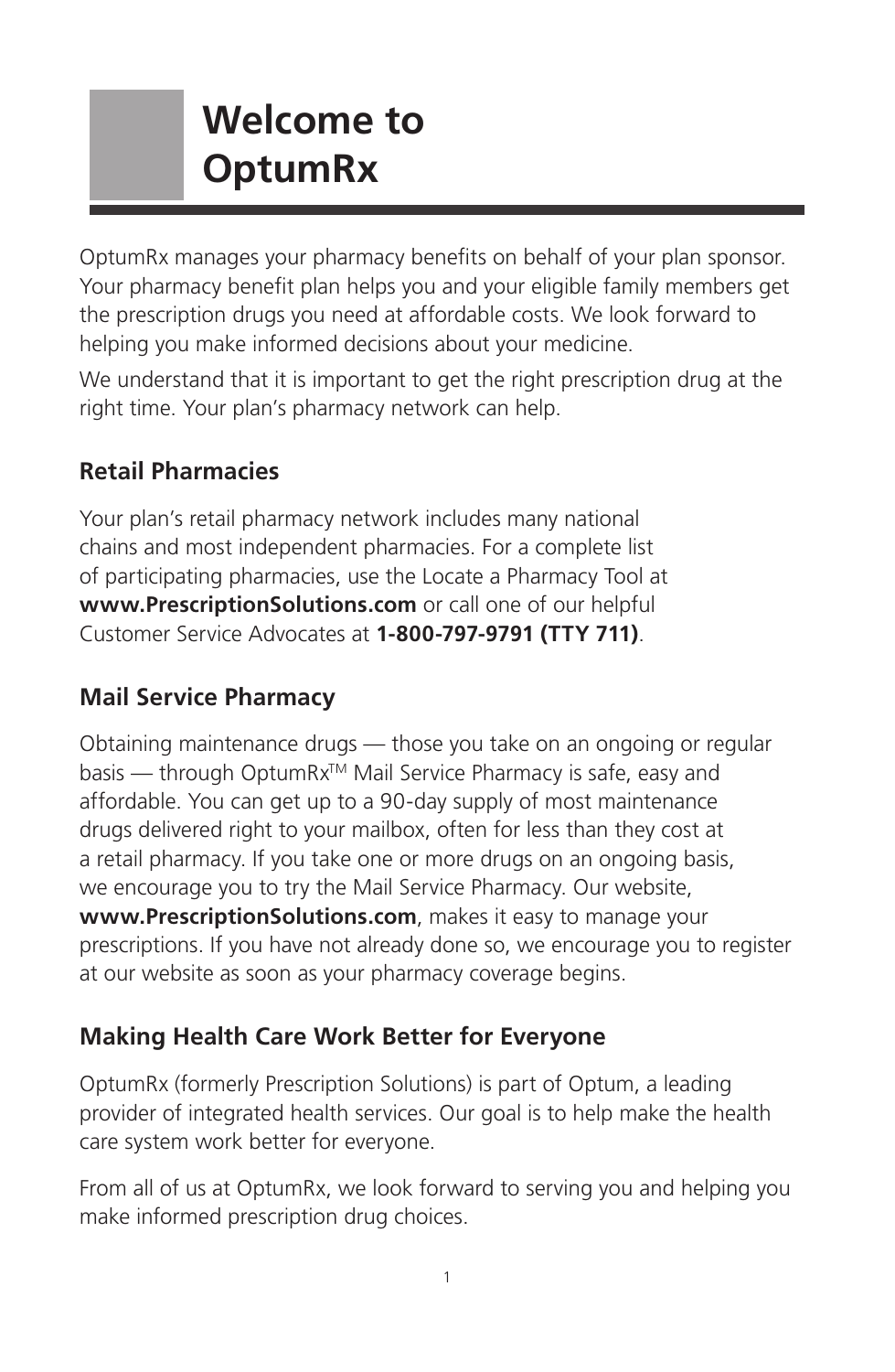#### **Our Website**

Our website, **www.PrescriptionSolutions.com**, is easy to use and offers a fast, safe and secure way to refill mail service prescriptions, manage your account, get drug pricing, find helpful information and more.

You can register to use the website on the day your pharmacy benefits begin with OptumRx. Registration is free and takes only minutes. Visit **www.PrescriptionSolutions.com** and:

- Click Register Now
- Enter the required information
- Click Submit

Once you register, you can use your online account to:

- Refill mail service prescriptions
- Shop for medical supplies and over-the-counter products
- Learn how much a drug may cost you
- Get detailed information on thousands of prescription drugs
- Learn about managing your health in the Consumer Health Education section

You can also use these helpful tools to manage your drugs:

**Medication reminders** — sign up for text messages that remind you to refill or take your medicine

**My Medicine Cabinet** — use this virtual medicine cabinet to see the status of your active mail and retail prescriptions. You can also refill, renew and transfer your prescriptions from retail to mail service, or add over-the-counter medicines you take

**Claims history** — view past prescription claims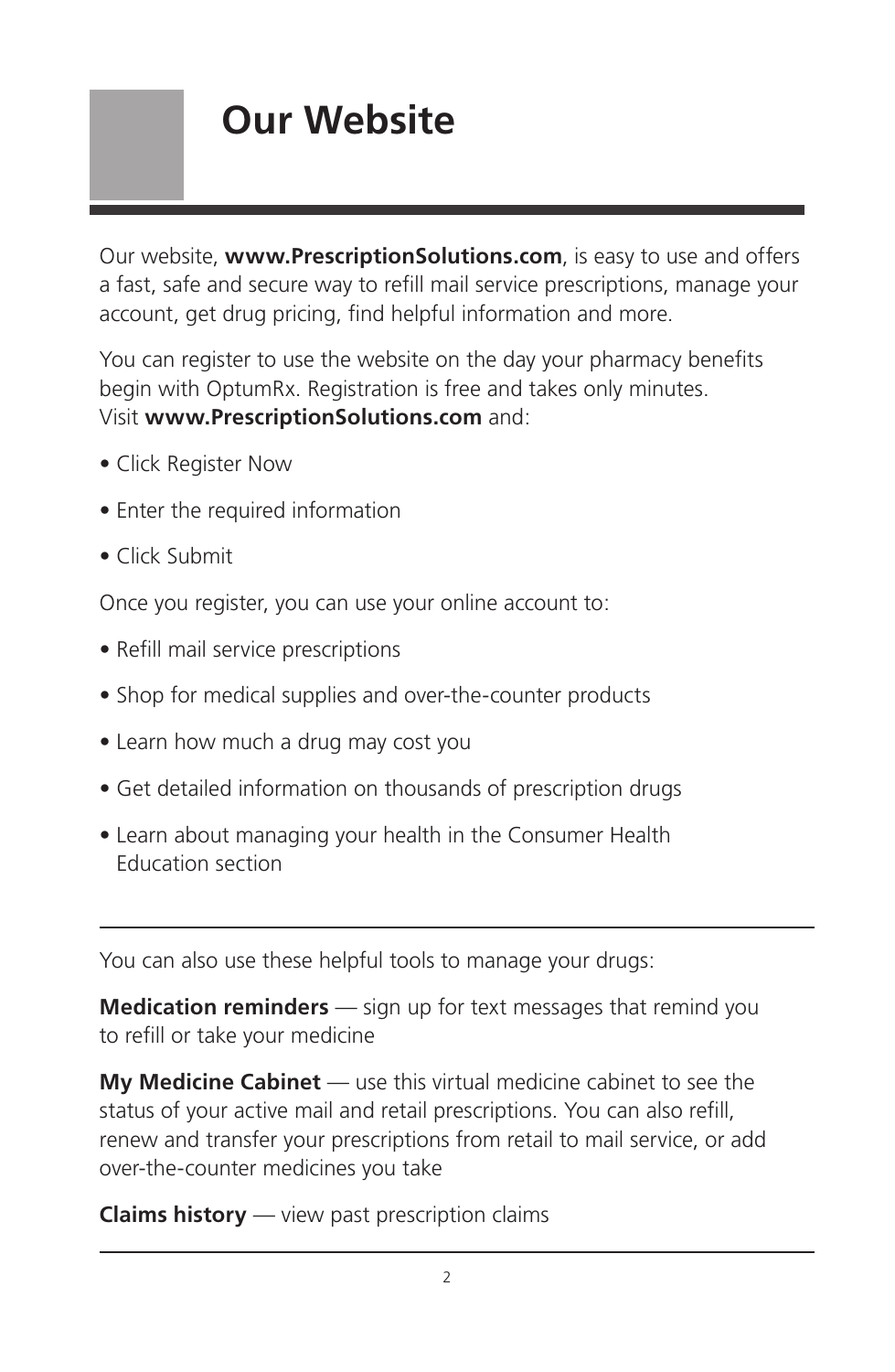#### **Your Mail Service Pharmacy**

The OptumRx Mail Service Pharmacy delivers up to a three-month supply of most maintenance drugs right to your door. These are drugs you take on a long term or ongoing basis. When you use mail service instead of a retail pharmacy, you often pay less for the same drug. Plus, there is no charge for standard shipping to U.S. addresses.

You'll save money and be able to:

- Talk with a licensed pharmacist 24 hours a day, 7 days a week
- Get the same brand-name and generic drugs you get from your retail pharmacy

#### **Here's How it Works**

1. Your prescription order enters our processing system.



2. A pharmacist reviews your dosage and checks for drug interactions and allergies.



3. For added safety, another pharmacist double checks your order for accuracy after it is dispensed.



4. For security, we mail your drugs in a plain, tamper-evident package.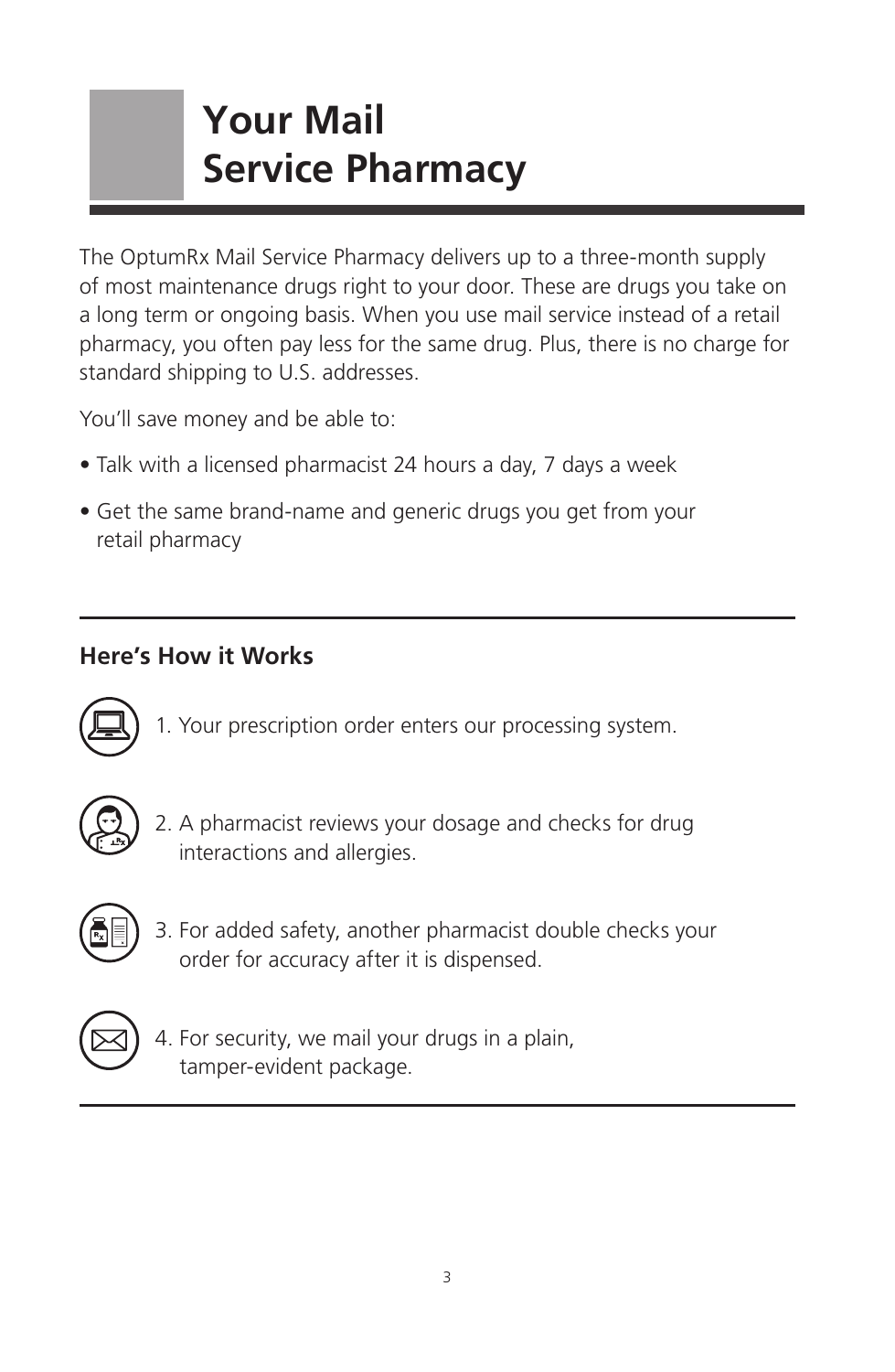#### **Get Started with Mail Service**

#### **OptumRx makes getting your medications convenient.**

Mail service is an easy way to receive your maintenance drugs. And you may save money. To get started, talk to your doctor about using OptumRx Mail Service Pharmacy. Be sure to ask for a new prescription for up to a 90-day supply with three refills. Then choose one of these easy ways to place your order:



#### **Option 1**

Call OptumRx at **1-800-797-9791 (TTY 711)**. We will contact your doctor and help you get you started with mail service.



#### **Option 2**

Remove the order form inside this booklet and complete it. Then mail it with your prescriptions in the enclosed envelope.

#### **Timely Reminders**

Sign up to get text messages and email reminders. They will help you remember to take your drugs, and when to refill them. Plus, our online calendar gives you, your family and caregivers helpful tips and alerts.

#### To get started, go to

**www.PrescriptionSolutions.com**. Then create or log in to your account. Next, click on Manage My Account, followed by Manage My Medication Reminders. You can also use our mobile site at **m.PrescriptionSolutions.com**.

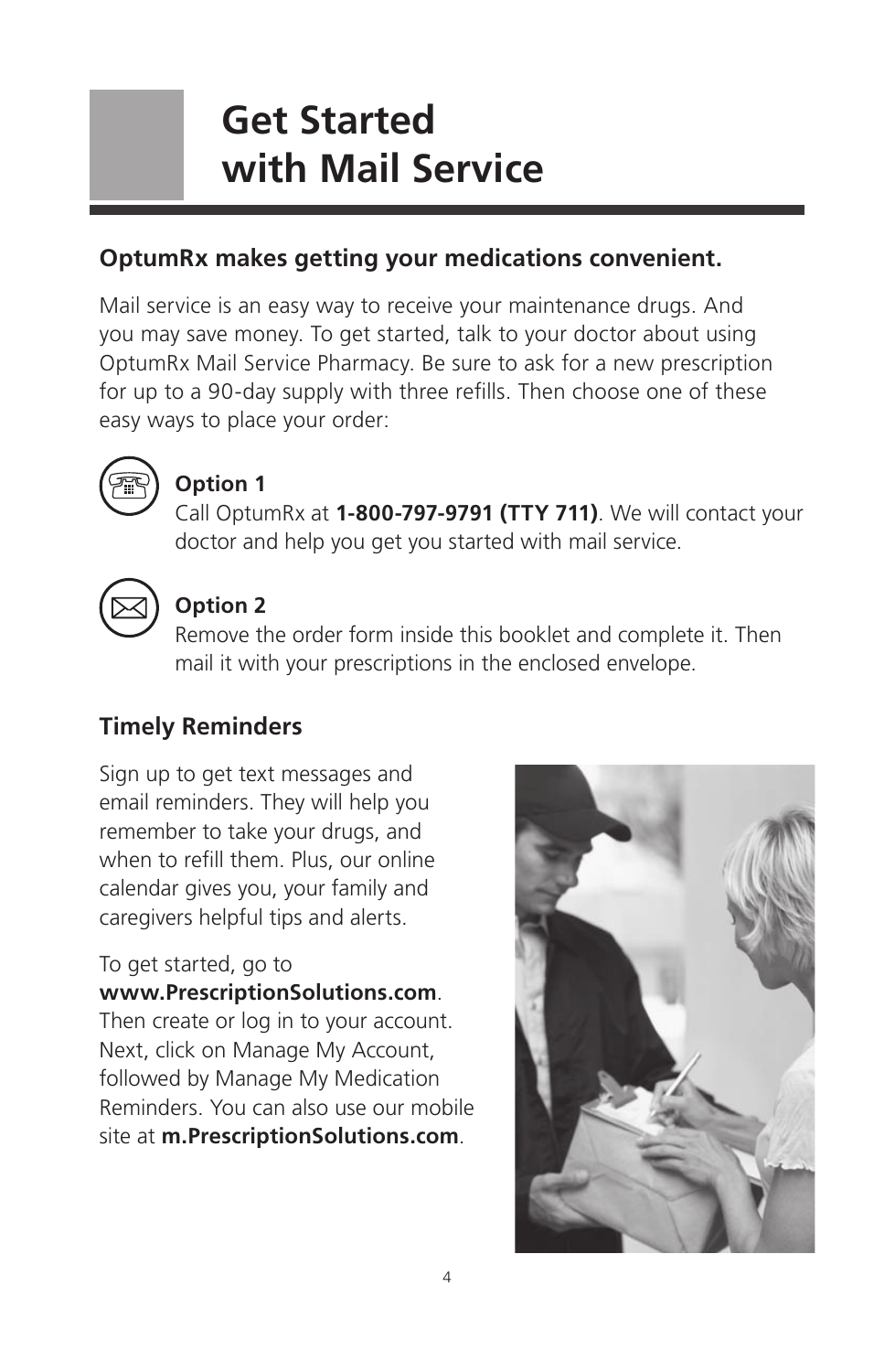#### **Retail Pharmacy Network**

Your plan's large network of retail pharmacies lets you go to many chain and independent retail pharmacies. Finding one close to you is easy. Just visit **www.PrescriptionSolutions.com**. Then use the Locate A Pharmacy tool. If you still need help, call Customer Service at the number on the back of your ID card.

#### **Using your Member ID Card**

Show your ID card each time you fill a prescription at a network pharmacy. They will enter your card information and collect your share of the payment.

If you do not show the pharmacy your ID card, or you fill a prescription at a non-network pharmacy, you must pay 100% of the pharmacy's price for the drug. If the drug is covered by your plan, you can be reimbursed. Just send OptumRx a Direct Member Reimbursement Form with the pharmacy receipt. For a copy of the form, go to **www.PrescriptionSolutions.com**, or call the Customer Service number on the back of your ID card.

**Please note:** Your plan may not cover prescriptions filled by pharmacies outside the network. If your prescription is eligible for coverage, the reimbursement amount is based on the network pharmacy's cost for the drug, minus your copayment or coinsurance.

All claims are subject to your pharmacy benefit plan's rules and limits. Please see your benefit plan documents for specific coverage information.

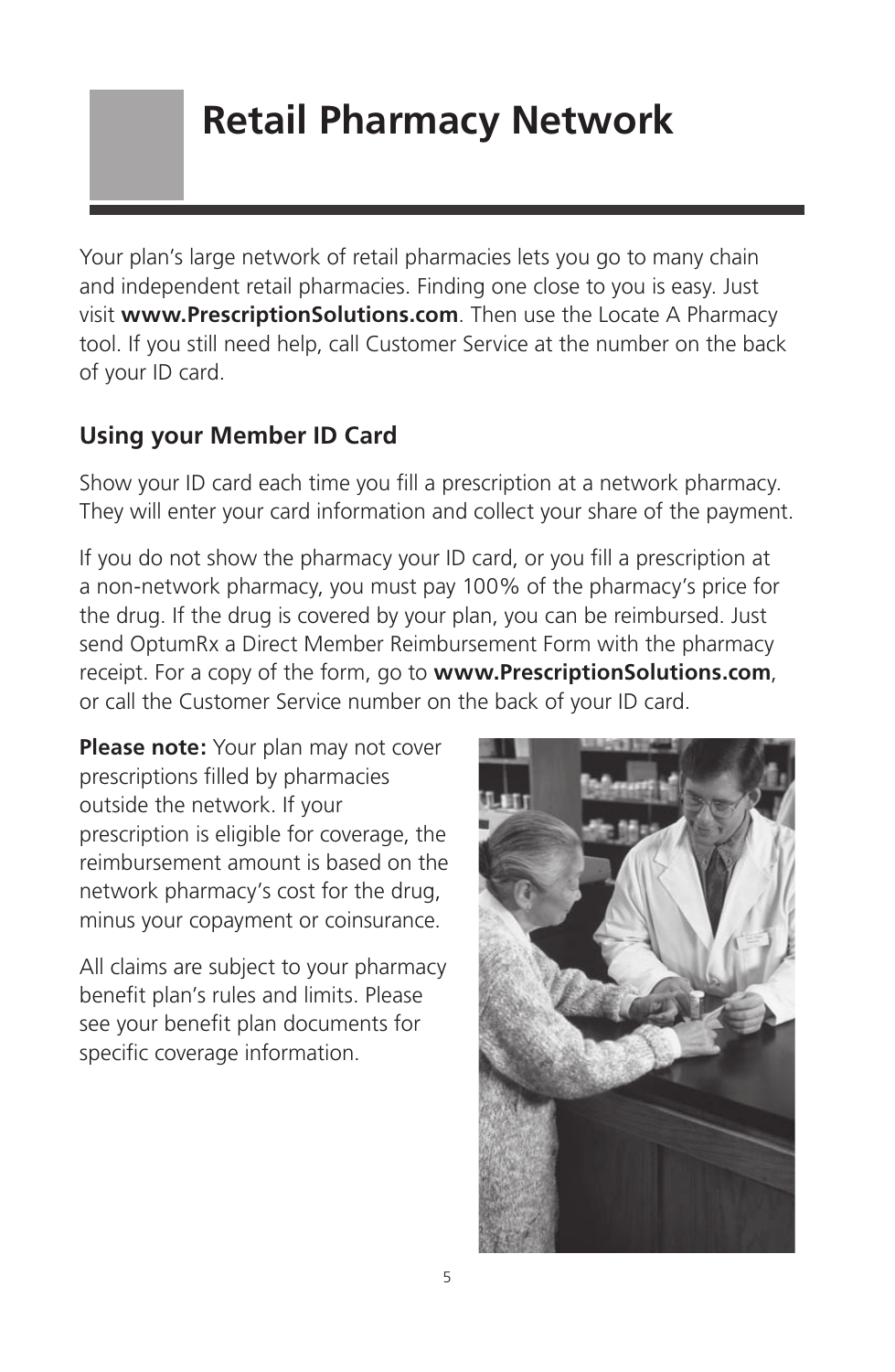#### **Generic Drugs**

A generic drug (also know as a generic equivalent), is comparable to a brand-name drug. Generic drugs work the same way in the body, and have the same ingredients, strength, dosage and form as their brand-name counterparts. Generic drugs are safe and effective. Like all prescription drugs, generics are fully tested and FDA approved. Nearly three out of four drugs prescribed in the United States are generics.\*

#### **Can generic drugs save me money?**

Yes. Generic drugs often cost 80 to 85% less than brand-name drugs. Because of this, you often pay your lowest copayment or coinsurance for generics. Your plan also pays less for generics. By using generics, you help your plan keep your coverage more affordable.

#### **Can I get my prescription drugs in generic form?**

Generics are available for many, but not for all brand-name drugs. When generic drugs exist, many plans require you to use them. You and/or your doctor can ask for the brand-name drug, but you may pay more — up to the entire cost of the drug, depending on your plan.

#### **What if my brand-name drug doesn't have a generic?**

Ask your doctor or pharmacist if there is a generic alternative for your brand-name drug. A **generic alternative** may not have the same ingredients as the brand-name drug, but it treats the same illness.

#### **How can I lower my costs with generics?**

Start by talking with your doctor or pharmacist. To prepare:

- Make a list of your current drugs. Then go over it with your doctor or pharmacist to see if any generic drugs may be right for you.
- When you are prescribed a new drug, ask if a generic is right for you.
- Tell your pharmacist you prefer generic drugs whenever possible.

<sup>\*</sup> Expanding the Use of Generic Drugs. December 2010. http://www.aspe.hhs.gov/sp/reports/2010/GenericDrugs/ib.shtml. Accessed January 23, 2012.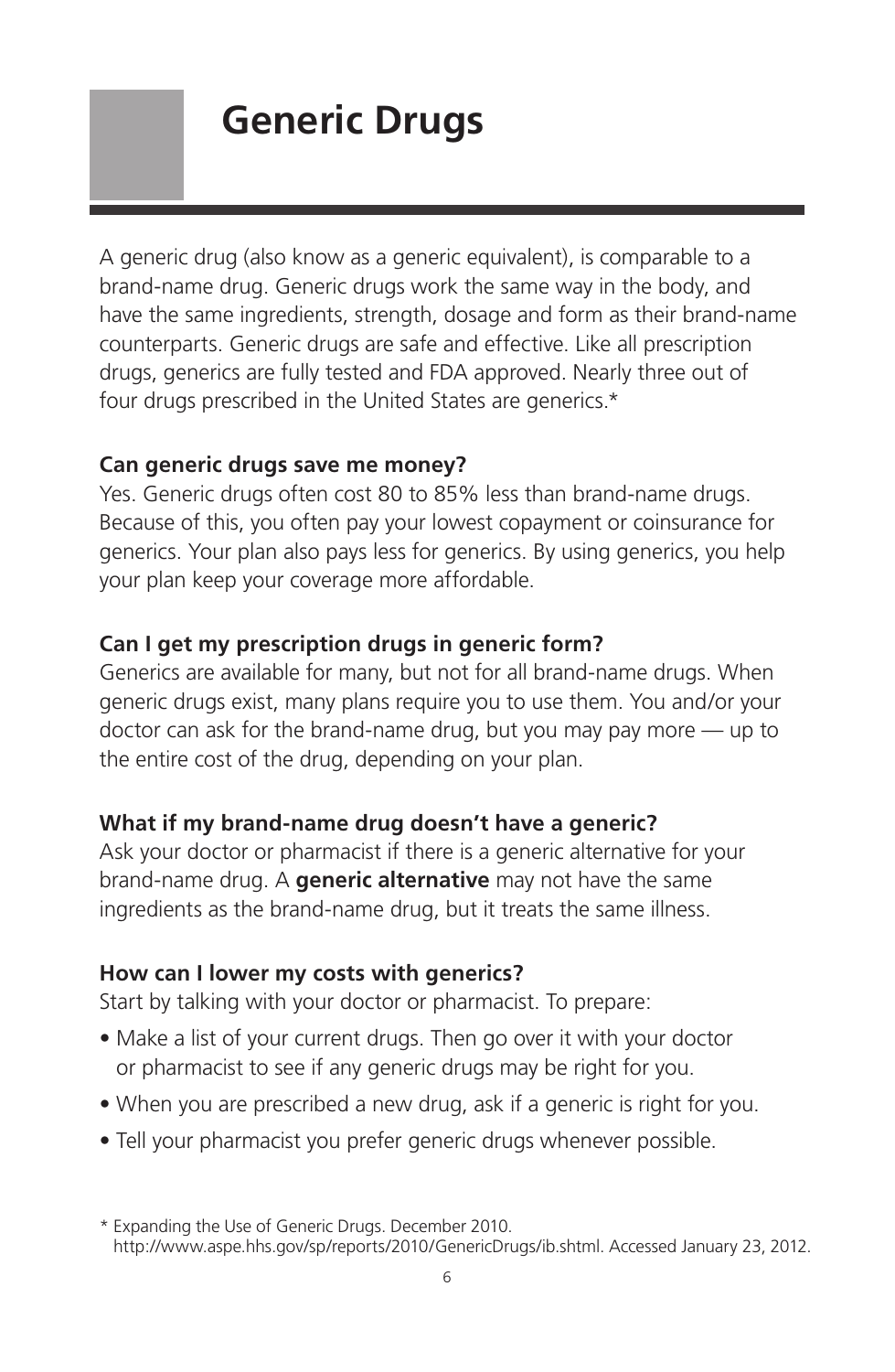#### **Taking Your Prescription Drugs As Directed**

Taking drugs exactly as prescribed by your doctor or pharmacist can improve your health. Missing doses or stopping drugs early can also lead to serious problems. Follow these tips to get the most from your prescription drugs:

- Read the label carefully before taking any drug.
- Ask your doctor or pharmacist what to do if you miss a dose.
- Take each drug as directed, including the correct amount, the correct number of times a day, week, or month, and at the right time of day or night.
- Talk to your doctor or pharmacist before you stop taking a drug, even if you feel better.
- Do not crush or split tablets without talking to your doctor or pharmacist first.
- Keep a list of your current drugs, vitamins and supplements for your records. Include the names, when you take them and why. You may record them using the chart on the next page.
- Write down any problems you have with your drugs. Then discuss them with your doctor or pharmacist.
- Throw away outdated drugs properly. To learn how, call Customer Service, visit **www.PrescriptionSolutions.com** or review the FDA guidelines by searching for "medication disposal" at **www.fda.gov**.
- Keep drugs away from heat, light and moisture. Never store them in the bathroom.
- Make taking your drugs part of your regular schedule.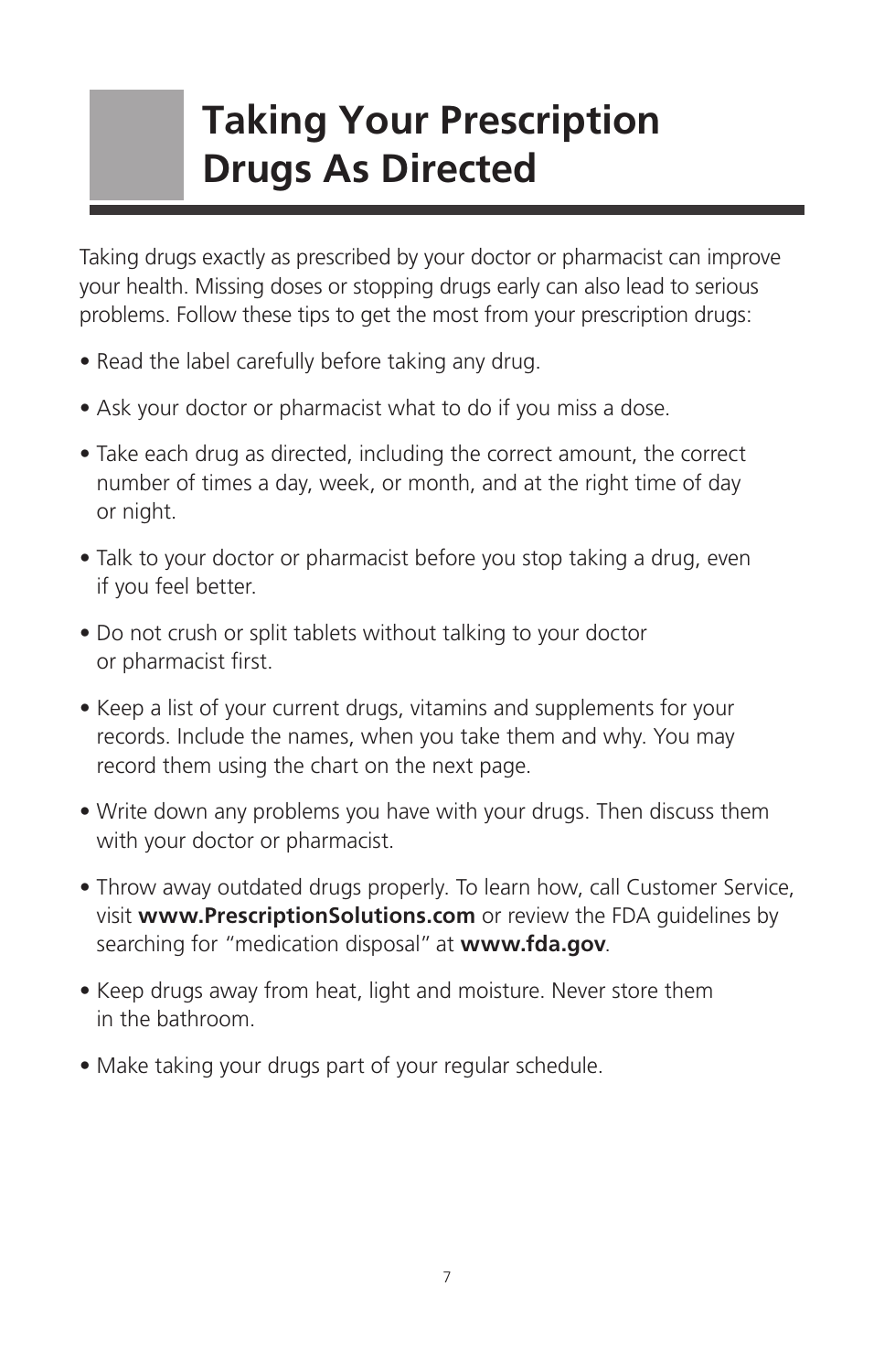#### **My Medications**

Write down the names of all your prescriptions and other drugs in the chart below. Include why you take them, the prescribed dosage and directions for taking them. Use this list when you see your doctor or pharmacist.

Or go online to see a virtual record of your drugs. You can also keep track of your prescriptions and other drugs online. First, create your online account at **www.PrescriptionSolutions.com**. Then, go to My Prescriptions, then My Medicine Cabinet.

Medication/Dosage:

Reasons for Taking:

Directions:

Medication/Dosage:

Reasons for Taking:

Directions:

Medication/Dosage:

Reasons for Taking:

Directions:

Medication/Dosage:

Reasons for Taking:

Directions:

Medication/Dosage:

Reasons for Taking:

Directions: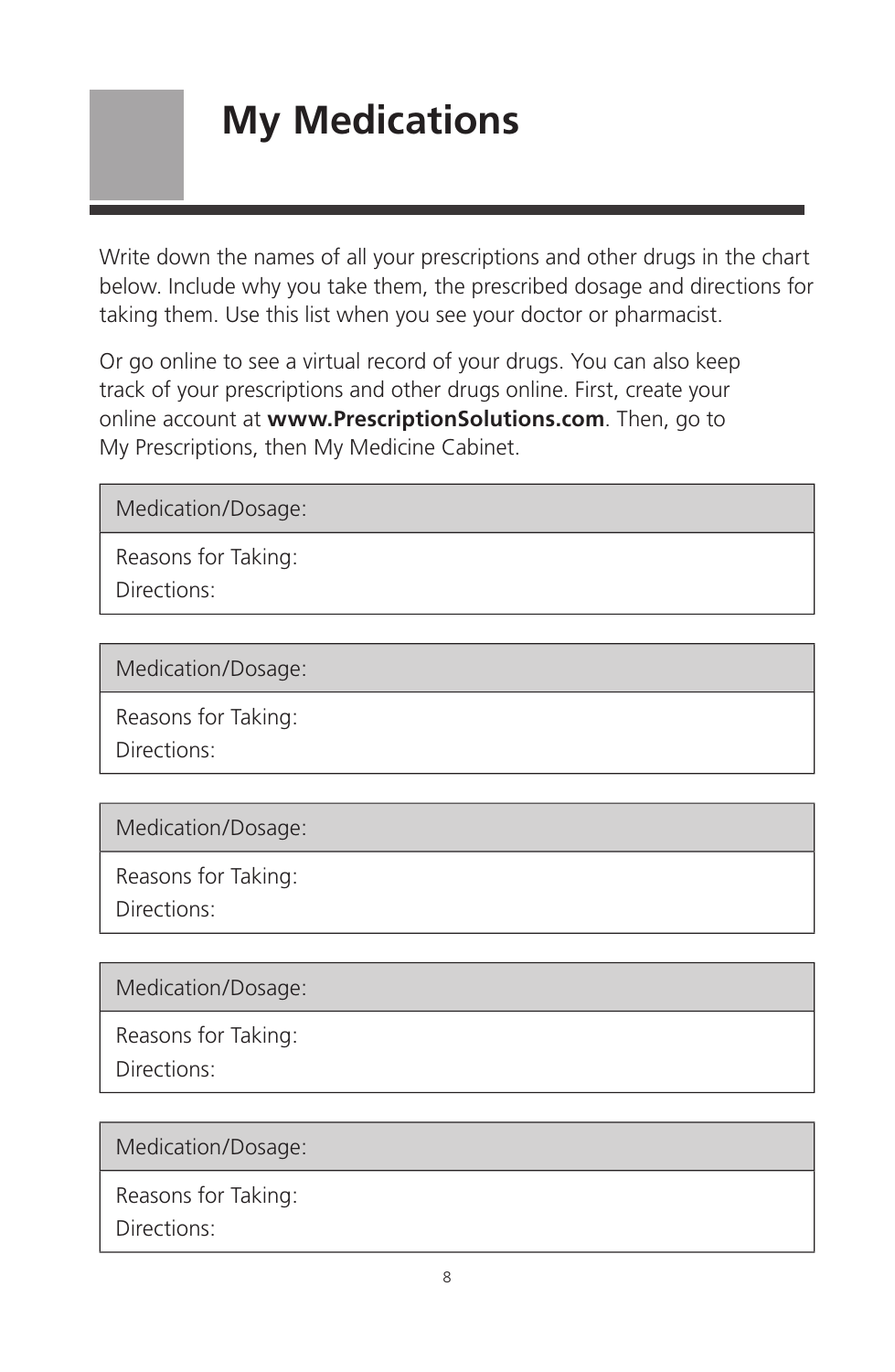#### **Contact Us**

When you have questions, issues or just want to learn more about your plan, there are many ways to contact us. We're here to help.

#### **Website**

#### **www.PrescriptionSolutions.com**

#### **Customer Service and Mail Service Pharmacy**

For general benefit information, as well as mail service refills, order information, or to talk with a pharmacist: **1-800-797-9791 (TTY 711)**

#### **Refill Emergencies**

If you need help getting your drugs due to an emergency or natural disaster, call Customer Service. When allowed by your plan, we can help you get an immediate refill from a local pharmacy.

If you are having a medical crisis, call 911 or contact your local emergency assistance service immediately.

#### **For Your Doctor**

**Prior Authorization**

Call **1-800-711-4555**, Option 1

Fax 1-800-527-0531 (5 a.m.-7 p.m., PT, Monday – Friday, 6 a.m.-3 p.m., PT, Saturday)

**Specialty Pharmacy** Call **1-866-218-5445**

Fax 1-800-853-3844

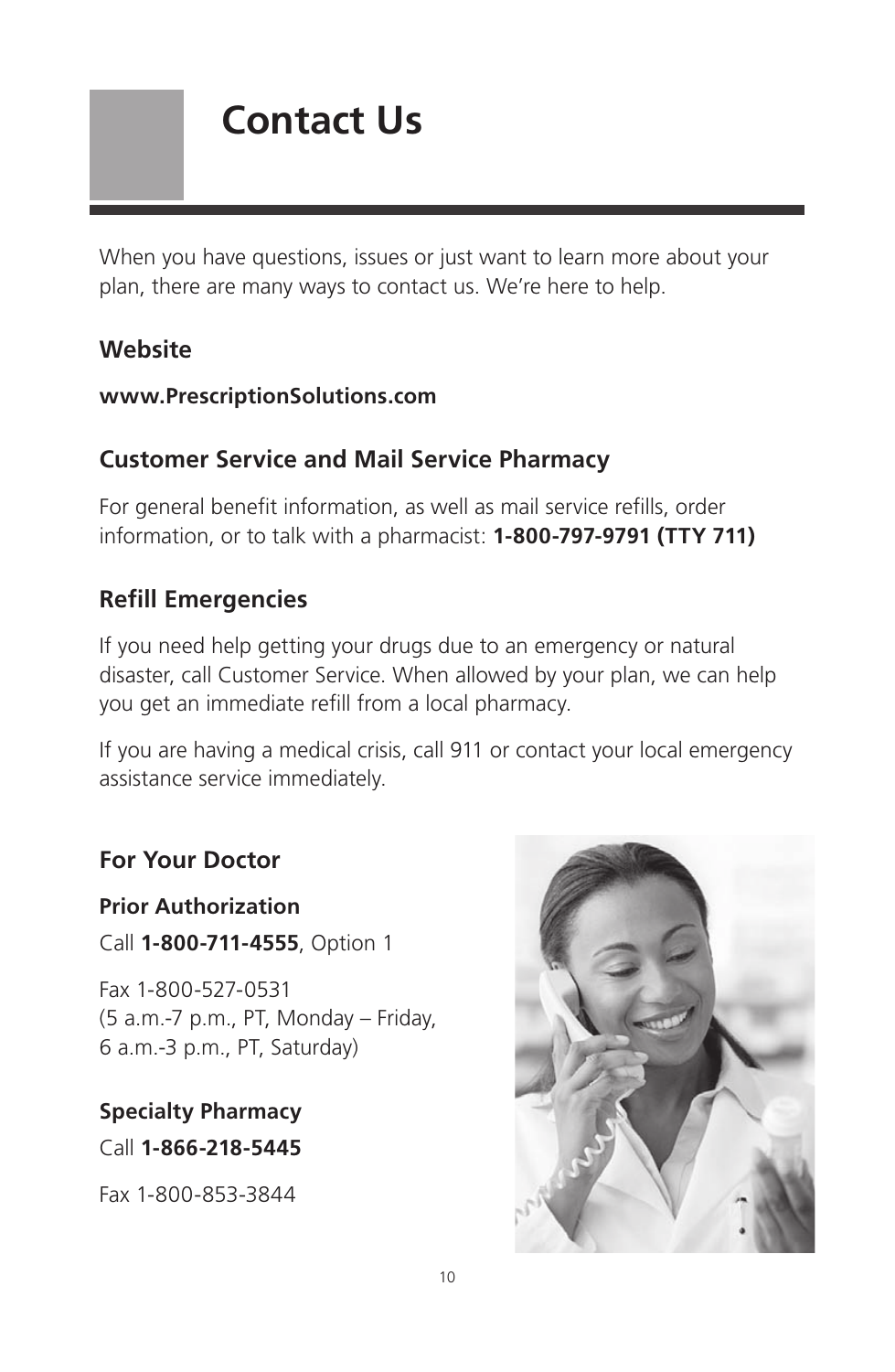|  | <b>My Notes</b> |
|--|-----------------|
|--|-----------------|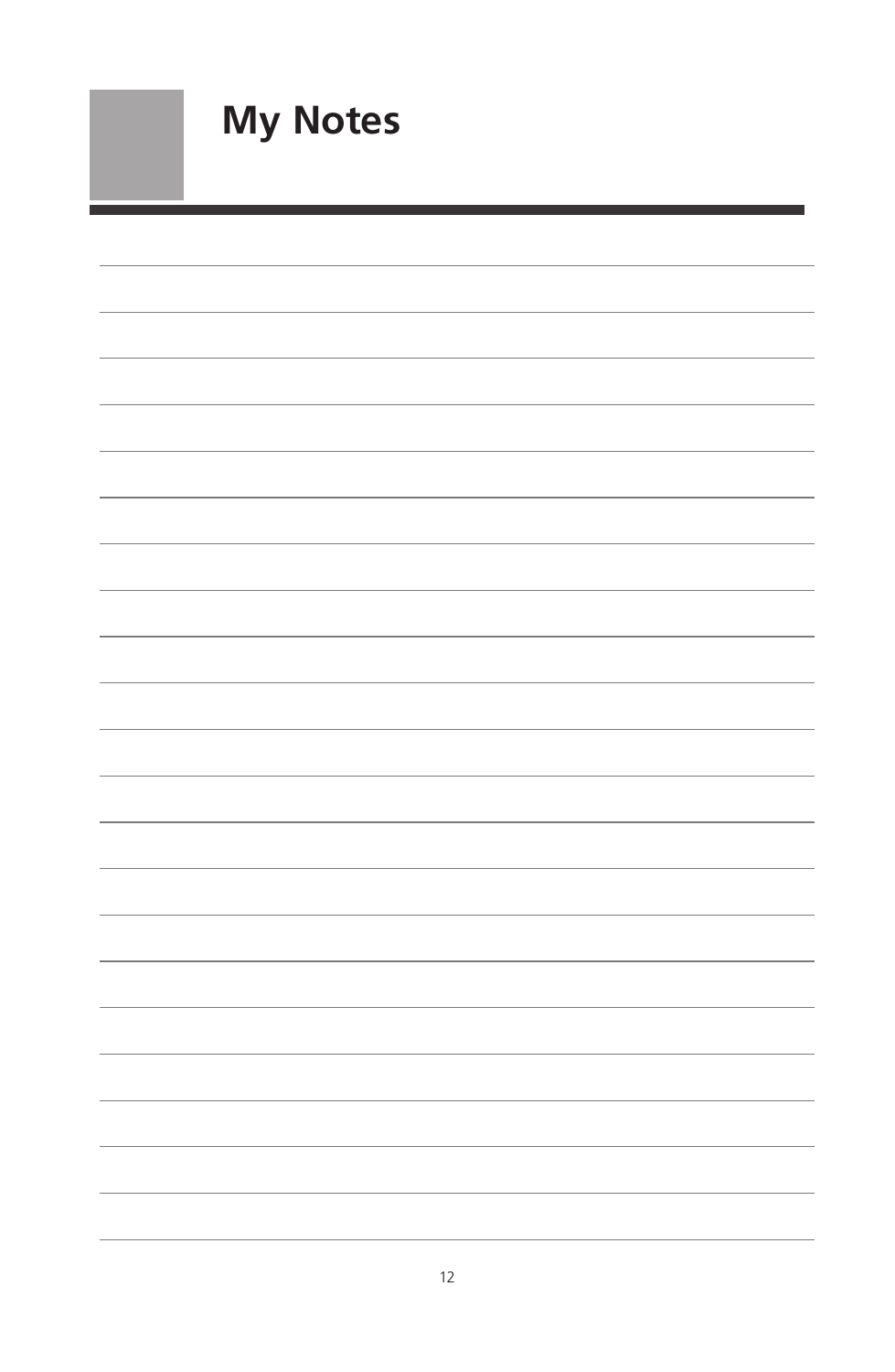#### Helping you make the most of your pharmacy benefits.

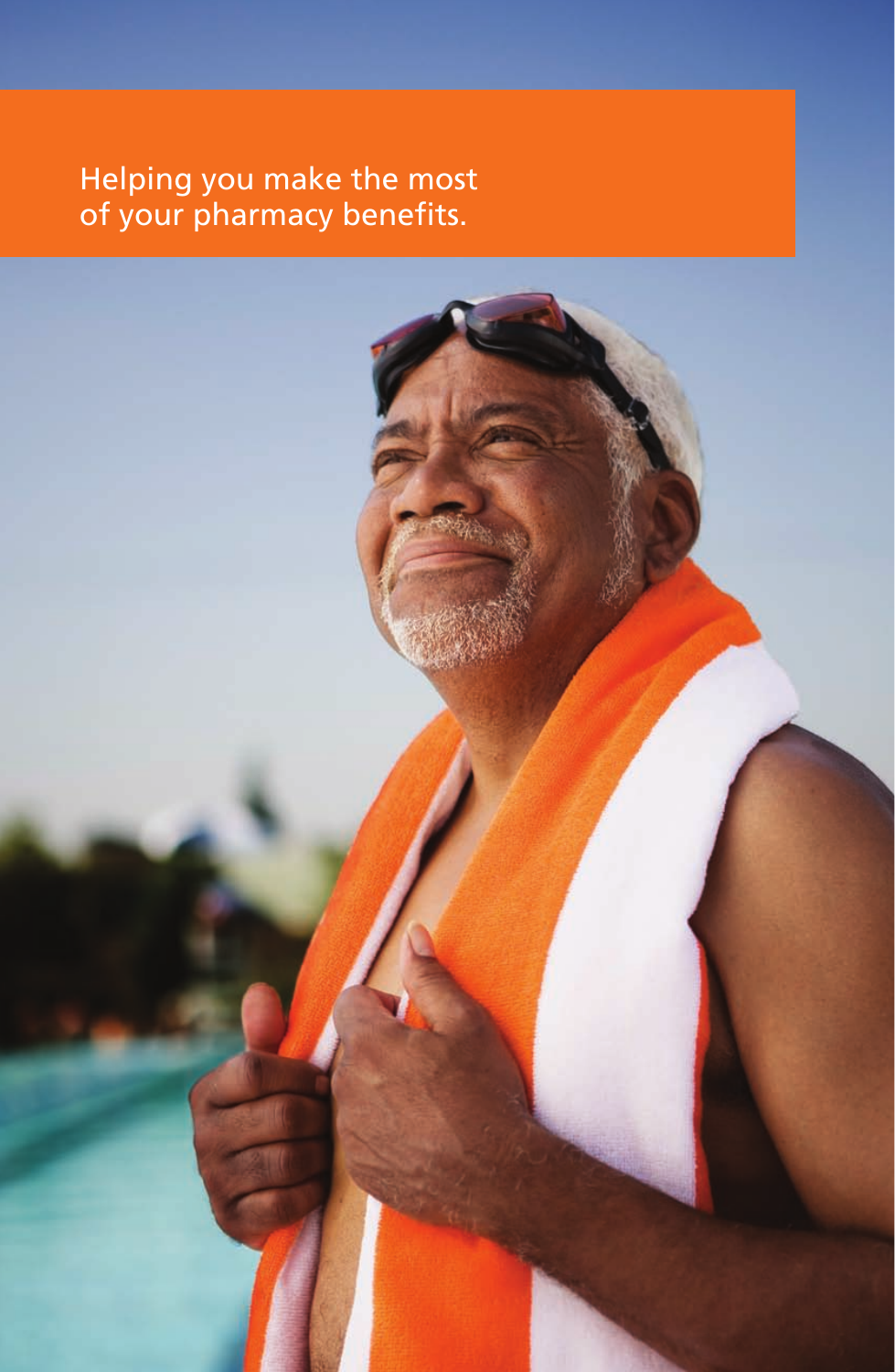All OptumTM trademarks and logos are owned by Optum, Inc. All other brand or product names are trademarks or registered marks of their respective owners.

ORX0262\_120319 ©2012 OptumRx, Inc.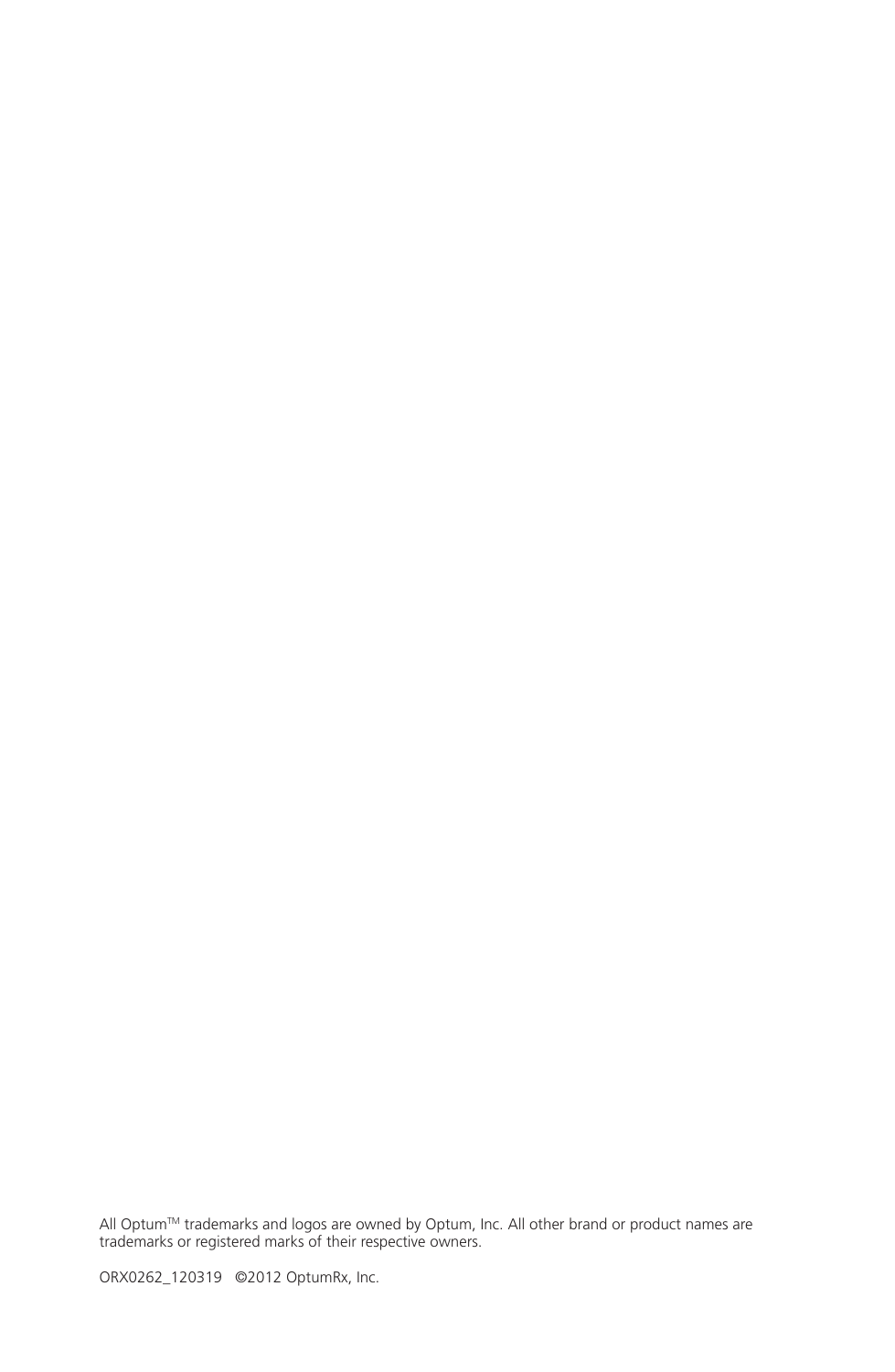## Prescription Solutions



## New Prescription Mail-In Form **New Prescription Mail-In Form**

| DO NOT STAPLI                                                                 |                                        |                      | Please use black or blue ink and mail this completed order form with your new prescription(s).<br>E OR TAPE PRESCRIPTIONS TO THE ORDER FORM. |       |
|-------------------------------------------------------------------------------|----------------------------------------|----------------------|----------------------------------------------------------------------------------------------------------------------------------------------|-------|
| Primary Member ID Number:<br>Plan Name:                                       |                                        |                      | (Additional coverage, if applicable)<br>Secondary Member ID Number:<br>Plan Name:                                                            |       |
| Last Name                                                                     |                                        |                      | First Name                                                                                                                                   | ₹     |
| Delivery Address                                                              |                                        |                      |                                                                                                                                              | Apt.# |
| <b>All</b>                                                                    | State                                  | $\frac{P}{\sqrt{2}}$ | Phone Number                                                                                                                                 |       |
| Date of Birth (mm/dd/yyyy                                                     | щ<br>$\overline{\mathbb{R}}$<br>Gender | Email                |                                                                                                                                              |       |
| Physician's Name                                                              |                                        |                      | Physician's Phone Number                                                                                                                     |       |
| <b>Health history</b>                                                         |                                        |                      |                                                                                                                                              |       |
| provide will allow a more complete review of your current medication request. |                                        |                      | If you are a new customer or your allergies or health conditions have changed, please indicate below. The information you                    |       |
| Notes to Pharmacy:                                                            |                                        |                      |                                                                                                                                              |       |

Please complete order information on back side. **Please complete order information on back side.**